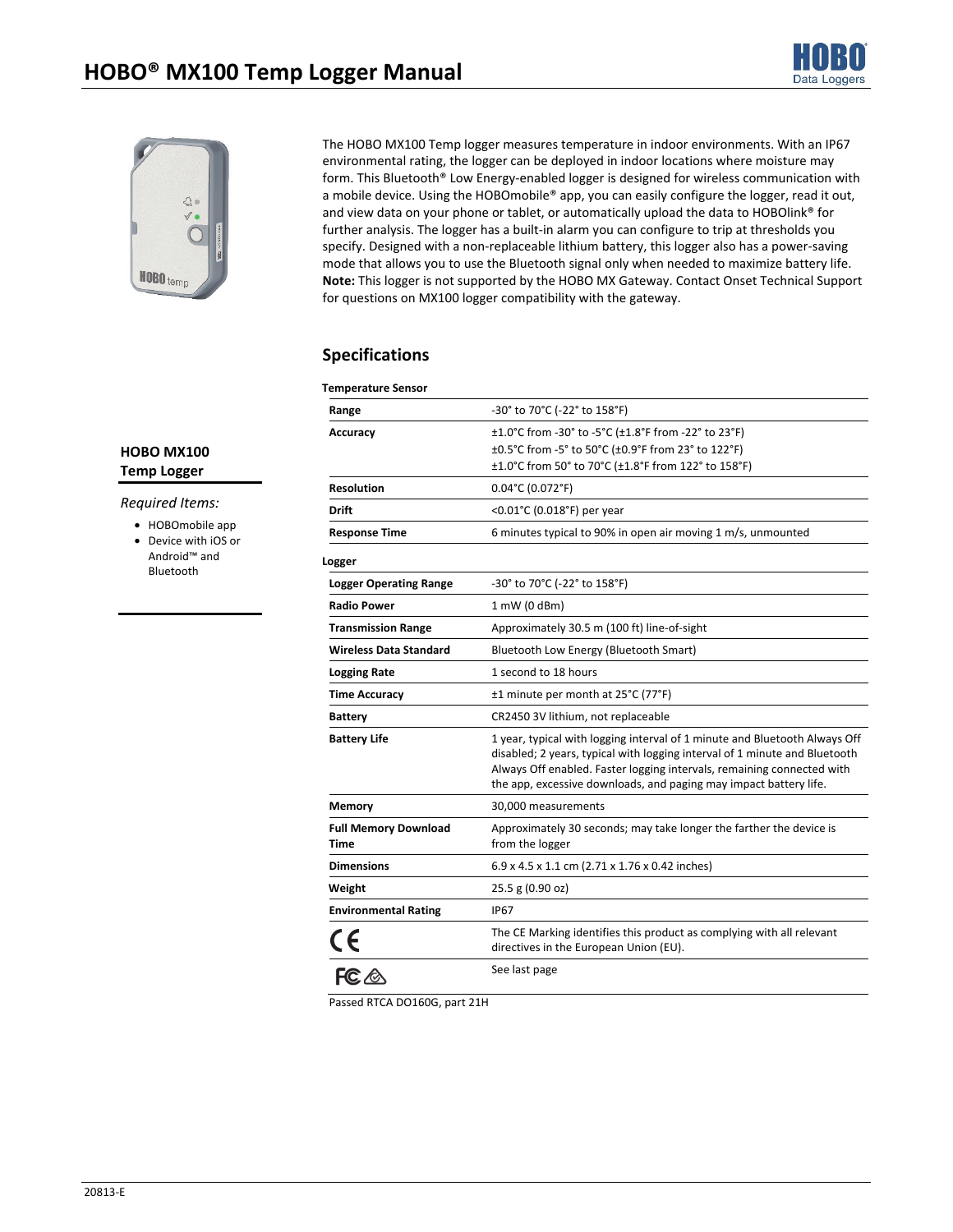# **Logger Components and Operation**



**Mounting Loop:** Use this when deploying the logger by tying it to an object.

**Alarm LED:** This LED blinks red every 4 seconds when an alarm is tripped (unless Show LED is disabled as described in *Configuring the Logger*). Both this LED and the status LED will blink once when you press the start button to wake up the logger before configuring it. If you select Page Logger LED in the HOBOmobile app, both LEDs will be illuminated for 4 seconds.

**Status LED:** This LED blinks green every 4 seconds when the logger is logging (unless Show LED is disabled as described in *Configuring the Logger*). If the logger is waiting to start logging because it was configured to start "On Button Push" or with a delayed start, it will blink green every 8 seconds.

**Start Button:** Press this button for 1 second to wake up the logger; both the alarm and status LEDs will blink. Once the logger is awake, press this button for 1 second to move it to the top of the loggers list in HOBOmobile. Press this button for 4 seconds to start or stop the logger when it is configured to start or stop "On Button Push" (see *Configuring the Logger*). Both LEDs will blink four times when you press the button to start or stop logging. Press this button for 10 seconds to reset a password.

# **Downloading HOBOmobile and Connecting to a Logger**

Install the HOBOmobile app to connect to and work with the logger.

- 1. Download the HOBOmobile app from the App Store® or Google Play™.
- 2. Open the app and enable Bluetooth in the device settings if prompted.
- 3. Press the button on the logger to wake it up.
- 4. Tap the the HOBOs icon (on Android devices) or tap the Devices icon and then tap Loggers at the top of the screen (on Apple® devices). Tap the logger in the list to connect to it.

| IN RANGE                                                |                      |
|---------------------------------------------------------|----------------------|
| SN 10935278                                             | SN 10935278<br>MX100 |
| $\mathbf{u} \equiv$<br>Stopped (Power Reset)<br>75.08°F | Ŧ<br>(01)            |

If the logger does not appear in the list or if it is having trouble connecting, follow these tips.

- Make sure the logger is "awake" by pressing the start button. The alarm and status LEDs will blink once when the logger wakes up. You can also press the button a second time to bring it to the top of the list if you are working with multiple loggers.
- Make sure the logger is within range of your mobile device. The range for successful wireless communication is approximately 30.5 m (100 ft) with full line-of-sight.
- If your device can connect to the logger intermittently or loses its connection, move closer to the logger, within sight if possible.
- If the logger appears in the list, but you cannot connect to it, close HOBOmobile and power cycle the mobile device. This forces the previous Bluetooth connection to close.

Once the logger is connected, you can select one of the following actions:

- **Configure.** Select logger settings and load them onto the logger to start logging. See *Configuring the Logger*.
- **Readout.** Download logger data. See *Reading Out the Logger*.
- **Full Status Details.** Check the battery level and view the configuration settings currently selected for the logger.
- **Start Logging.** Select this option to begin logging (if the logger is configured to start "On Button Push" as described in *Configuring the Logger*).
- **Stop Logging.** Stop the logger from recording data. This overrides any other Stop Logging settings that may be configured.
- **Page Logger LED.** Press and hold this option to illuminate the alarm and status LEDs for 4 seconds.
- **Logger Password.** Select this to create a password for the logger that will be required if another mobile device attempts to connect to it. To reset a password, connect to the logger, tap Set Logger Passkey, and select Reset to Factory Default. You can also press the button on the logger for 10 seconds to reset the password.
- **Update Firmware.** When new logger firmware is available, this action appears in the list. Select it and follow the instructions on the screen. A logger readout will be completed automatically at the beginning of the firmware update process. If the connection is lost between the logger and the mobile device during the firmware update, a Firmware Update Pending Status displays for the logger in the HOBOs list. Connect to the logger and select Restore Logger (or Update Firmware if that option is available) to continue updating the firmware.

**Important:** Before updating the firmware on the logger, check the remaining battery level by selecting Full Status Details and make sure it is no less than 30%. Make sure you have the time to complete the entire update process, which requires that the logger remains connected to the device during the upgrade.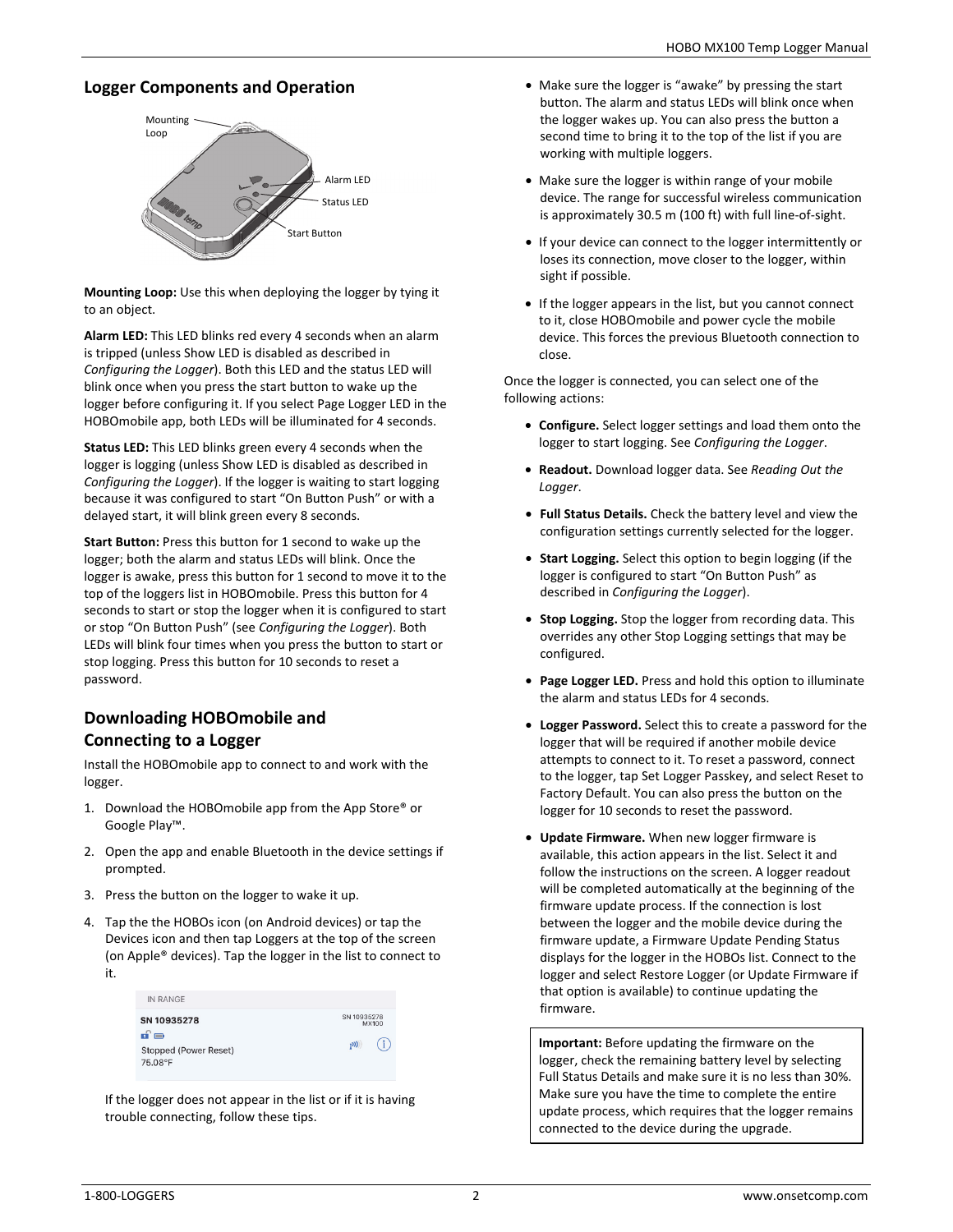• **Force Offload.** This may appear if an error was encountered when loading configure settings. Select this to offload all the data on the logger before reconfiguring it.

# **Configuring the Logger**

Use HOBOmobile to set up the logger, including selecting the logging interval, start and stop logging options, configuring alarms, and other settings.

- 1. Press the button on the logger to wake it up.
- 2. Find the logger in the list and tap it to connect to it. If you are working with multiple loggers, you can press the button on the logger a second time to bring it to the top of the list. The logger name (or serial number if no name has been assigned) turns green when the logger moves to the top of the list. Note that the current temperature is displayed even when the logger is not logging.



3. Once connected, tap Configure.



- 4. Tap Name and type a name for the logger up to 20 characters (optional). Tap Done. If no name is selected, the logger serial number is used as the name.
- 5. Tap Group to add the logger to the Favorites group, an existing custom group, or create a new group name up to 20 characters (optional). Tap Done.
- 6. Tap Logging Interval and choose how frequently the logger will record data.
- 7. Tap Start Logging and select when logging will begin:
	- **Now.** Logging will begin immediately after tapping Start in the Configure screen.
	- **On Next Logging Interval.** Logging will begin at the next even interval as determined by the selected logging interval.
	- **On Button Push.** Logging will begin once you press the button on the logger for 4 seconds.

• **On Date/Time.** Logging will begin at a date and time you specify. Select the Date and time and tap Done.

Tap Done in the Start Logging screen.

8. Tap Stop Logging and select the options for when logging will end.

a. Choose one of two memory options:

- **When Memory Fills.** The logger will continue recording data until the memory is full.
- **Never (Wrap When Full).** The logger will continue recording data indefinitely, with newest data overwriting the oldest.
- b. Select On Button Push if you want to be able to stop logging by pushing the button on the logger for 4 seconds. Note that if you also choose On Button Push for the Start Logging option, then you will not be able to stop logging until 30 seconds after logging begins.
- c. Select one of the following time options for when to stop logging:
	- **Never.** Select this if you do not want the logger to stop at any predetermined time frame.
	- **On Date/Time.** Select this if you want the logger to stop logging on a specific date and time. Select the date and time and then tap Done.
	- **After.** Select this if you want to control how long the logger should continue logging once it starts. Choose the amount of time you want the logger to log data and then tap Done. For example, select 30 days if you want the logger to log data for 30 days after logging begins.

d. Tap Done in the Stop Logging screen.

- 9. Tap the Temperature sensor to configure alarms (optional).
	- a. Enable the High Alarm if you want an alarm to trip when the sensor reading rises above the high alarm value. Drag the slider to the reading that will trip the alarm or tap the value field and type a specific reading. In this example, an alarm will trip when the temperature rises above 85°F.

| 158.00°F |
|----------|
|          |
|          |
|          |
|          |
|          |
| 158.00°F |
|          |
|          |
| 30 Min   |
|          |
|          |

b. Enable the Low Alarm if you want an alarm to trip when the sensor reading falls below the low alarm value. Drag the slider to the reading that will trip the alarm or tap the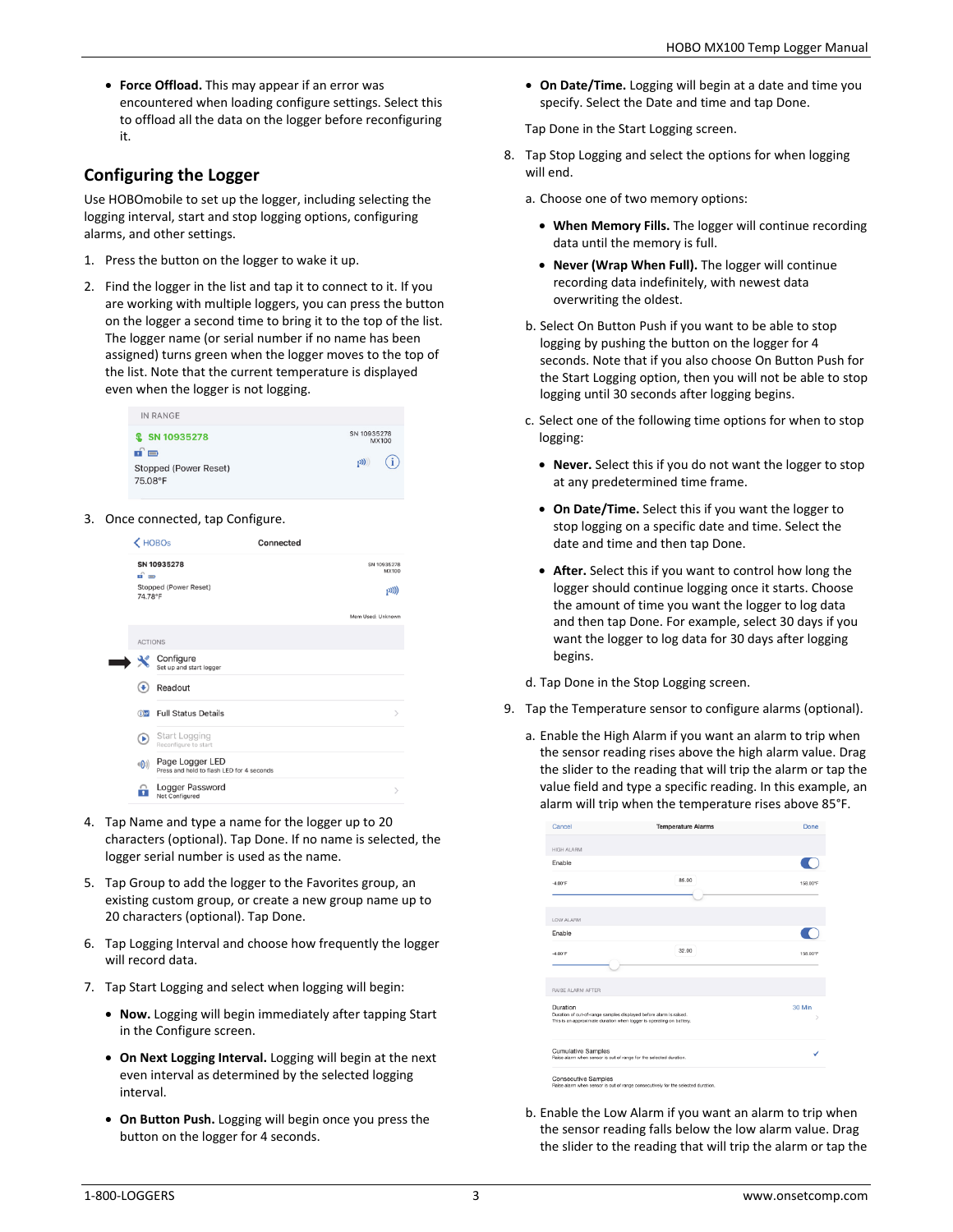value field and type a specific reading. In the example, an alarm is configured to trip when the temperature falls below 32°F. **Note:** The actual values for the high and low alarm limits are set to the closest value supported by the logger.

- c. Under Raise Alarm After, select the duration before an alarm is tripped and tap Done in the Alarm Duration.
- d. Select either Cumulative or Consecutive Samples. If you select Cumulative Samples, then the alarm will trip when the time the sensor is out of range over the course of the deployment is equal to the selected duration. If you select Consecutive Samples, then the alarm will trip when the time the sensor is continuously out of range is equal to the selected duration. For example, the high alarm for temperature is set to 85°F and the duration is set to 30 minutes. If Cumulative is selected, then an alarm will trip once a sensor reading has been at or above 85°F for a total of 30 minutes since the logger was configured; specifically, this could be 15 minutes above 85°F in the morning and then 15 minutes above 85°F again in the afternoon. If Consecutive is selected, then an alarm will trip only if all sensor readings are 85°F or above for a continuous 30-minute period.
- e. Tap Done in the Temperature Alarms screen. Back in the Configure screen, a setting to maintain the alarm until the logger is reconfigured is enabled automatically. This cannot be disabled.
- 10. Enable or disable Show LED. If Show LED is disabled, the alarm and status LEDs on the logger will not be illuminated while logging (the alarm LED will not blink if an alarm trips). You can temporarily turn on LEDs when Show LED is disabled by pressing the button on the logger for 1 second.
- 11. Enable or disable Bluetooth Always Off. If Bluetooth Always Off is disabled, the logger will "advertise" or regularly send out a Bluetooth signal for the phone or tablet to find via HOBOmobile while it is logging, which uses battery power. When Bluetooth Always Off is enabled, the logger will only advertise during logging when you press the button on the logger to wake it up, thereby preserving as much battery power as possible.
- 12. Tap Start in the upper right corner of the Configure screen to load the settings onto the logger.

| Cancel                 | Configure | <b>Star</b>               |    |
|------------------------|-----------|---------------------------|----|
| DEPLOYMENT INFO        |           |                           |    |
| Name<br>ਵ              |           | 10935278 >                |    |
| Group                  |           |                           |    |
| Location               |           | 41°42'38" N 70°35'05" W > |    |
| #<br>Deployment Number |           |                           | 15 |

Logging will begin based on the settings you selected. See *Deploying the Logger* for details on mounting and see *Reading Out the Logger* for details on downloading.

If the logger was configured with alarm settings, an alarm will trip when the temperature reading is outside the range specified in the logger configuration. When an alarm trips, the logger alarm LED blinks every 4 seconds (unless Show LED is disabled), an alarm icon appears in the app, and an Alarm Out of Range event is logged. Even if the temperature reading

returns to a normal range, the alarm indicator will not clear in the app and the alarm LED will continue to blink.

# **Setting a Password**

You can create an encrypted password for the logger that will be required if another phone or tablet attempts to connect to it. This is recommended to ensure that a deployed logger is not mistakenly stopped or purposely altered by others. This password uses a proprietary encryption algorithm that changes with every connection.

To set a password:

- 1. Tap the HOBOs icon (on Android devices) or tap the Devices icon and then tap Loggers at the top of the screen (on Apple devices). Select a logger in the In Range list to connect to it.
- 2. Tap Logger Password.
- 3. Type a password up to 10 characters.
- 4. Tap Save.

Only the phone or tablet used to set the password can then connect to the logger without entering a password; all other mobile devices will be required to enter the password. For example, if you set the password for the logger with your tablet and then try to connect to the device later with your phone, you will be required to enter the password on the phone but not with your tablet. Similarly, if others attempt to connect to the logger with different devices, then they would also be required to enter the password. To reset a password, connect to the logger, tap Set Logger Passkey, and select Reset to Factory Default or press the button on the logger for 10 seconds.

# **Reading Out the Logger**

To download data from the logger:

- 1. Tap the HOBOs icon (on Android devices) or tap the Devices icon and then tap Loggers at the top of the screen (on Apple devices). Tap the logger to connect to it. If the logger was configured with Bluetooth Always Off enabled, press the button on the logger to wake it up. When working with multiple loggers, you can also press the button on the logger to bring it to the top of the list.
- 2. Once connected, tap Readout.
- 3. Tap the Data Files icon to view a mini-graph of the downloaded data.
- 4. Tap the mini-graph to view a larger version of the graph or to share the file. See the *HOBOmobile User's Guide* for details on viewing graphs and sharing data.

Data can also be uploaded automatically to HOBOlink, Onset's web-based software. Tap the Settings icon to enable the HOBOlink Upload Data option (this requires a HOBOlink account at www.hobolink.com). See the *HOBOmobile User's Guide* for more details on this setting and see the HOBOlink help for details on working with data in HOBOlink. **Note:** MX100 loggers are not supported by the HOBO MX Gateway. Contact Onset Technical Support for questions on MX100 logger compatibility with the gateway.